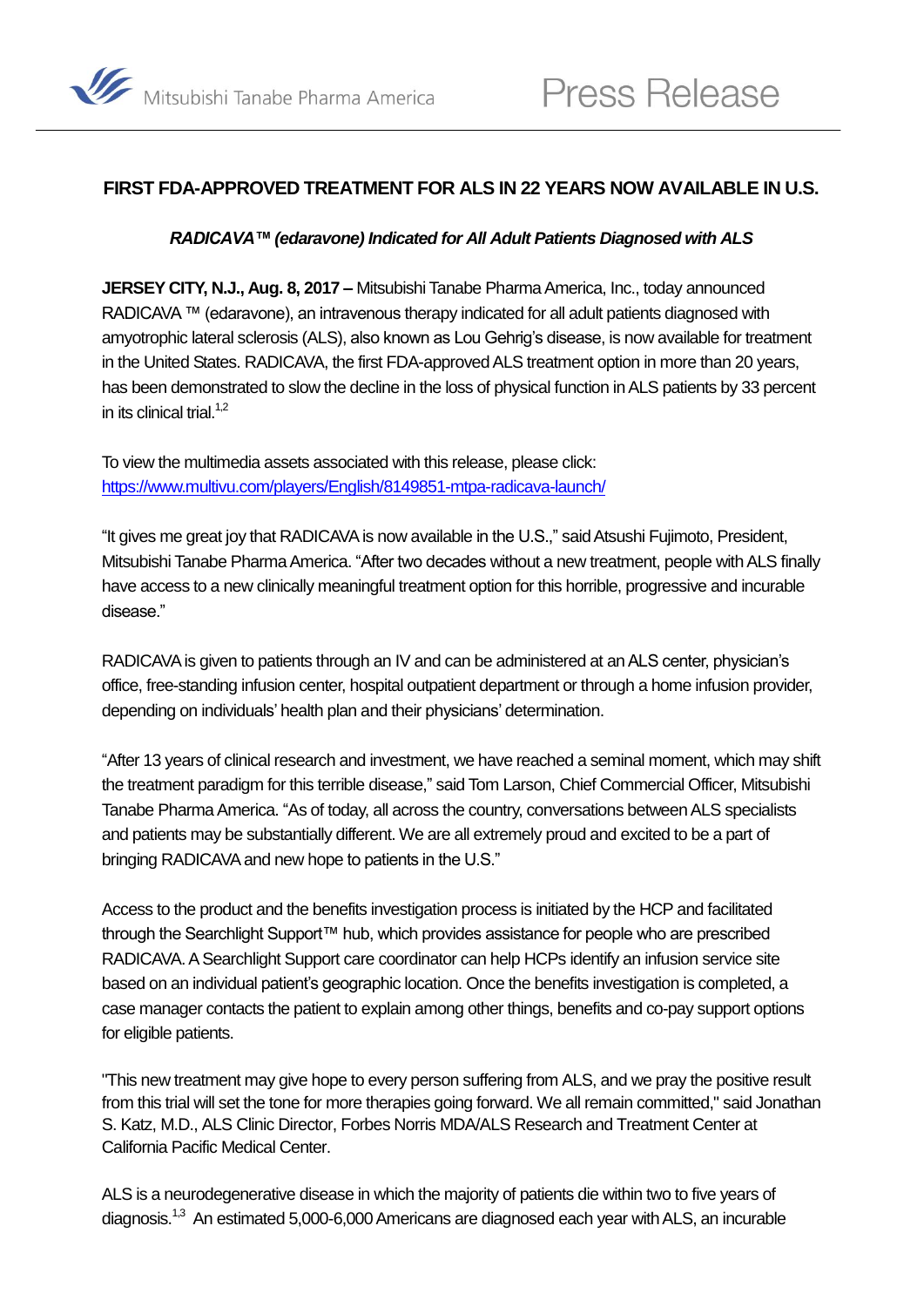disease that affects the nerve cells in the brain and spinal cord.<sup>1,4,5</sup> Initial symptoms can be subtle at first, and it can take 12 to 14 months to be accurately diagnosed. $6,7$ 

For more information, visit [www.RADICAVA.com](http://www.radicava.com/) or contact Searchlight Support at 1-844-SRCHLGT (1-844-772-4548).

# **About RADICAVATM (edaravone)**

The U.S. Food and Drug Administration (FDA) approved RADICAVA™ (edaravone) on May 5, as a new treatment option indicated for all adult patients diagnosed with amyotrophic lateral sclerosis (ALS).<sup>2</sup> In clinical trials, people given RADICAVA experienced a 33 percent lower rate of decline in the loss of physical function, compared to placebo as measured by the ALS Functional Rating Scale-Revised (ALSFRS-R), a validated rating instrument for monitoring the progression of disability in people with ALS. $^{2,8,9}$ 

RADICAVA is administered in 28-day cycles by intravenous infusion. It takes 60 minutes to receive each 60 mg dose. For the initial cycle, the treatment is infused daily for 14 consecutive days, followed by a two-week drug-free period.All cycles thereafter are infused daily for 10 days (e.g., Monday through Friday and the following Monday through Friday) within a 14-day period, followed by a two-week drug-free period.<sup>2</sup>

Edaravone was discovered and developed for ALS by Mitsubishi Tanabe Pharma Corporation (MTPC) and commercialized in the U.S. by Mitsubishi Tanabe Pharma America. MTPC group companies began researching ALS in 2001 through a comprehensive clinical platform over a 13-year period. In 2015, edaravone was approved for use as a treatment for ALS in Japan and South Korea.

### **IMPORTANT SAFETY INFORMATION**

Before you receive RADICAVA, tell your healthcare provider about all of your medical conditions, including if you:

- have asthma.
- are allergic to other medicines.
- are pregnant or plan to become pregnant. It is not known if RADICAVA will harm your unborn baby.
- are breastfeeding or plan to breastfeed. It is not known if RADICAVA passes into your breast milk. You and your healthcare provider should decide if you will receive RADICAVA or breastfeed.

Tell your healthcare provider about all the medicines you take, including prescription and over-the-counter medicines, vitamins, and herbal supplements.

What are the possible side effects of RADICAVA?

RADICAVA may cause serious side effects including hypersensitivity (allergic) reactions and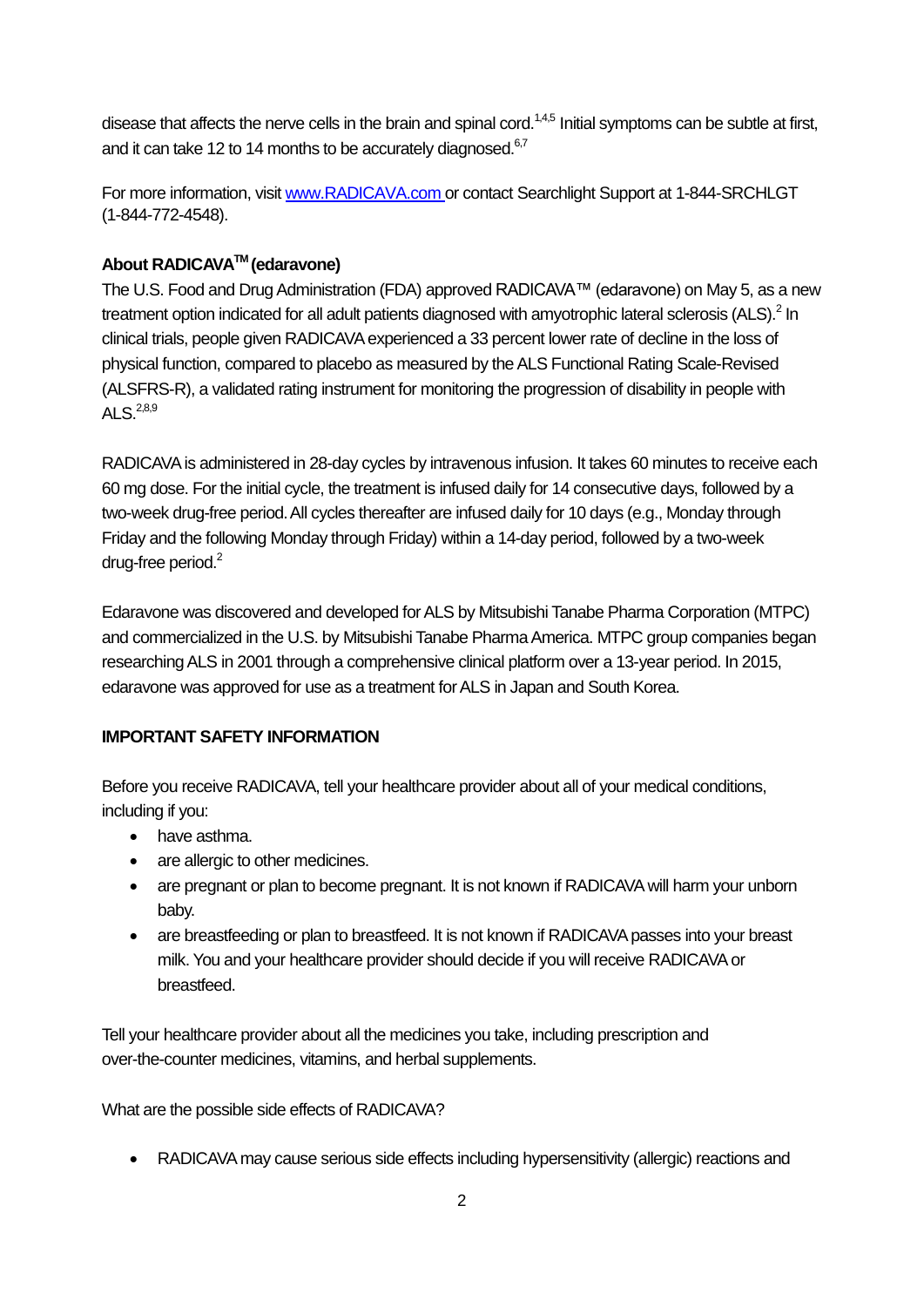sulfite allergic reactions.

- Hypersensitivity reactions have happened in people receiving RADICAVA and can happen after your infusion is finished.
- RADICAVA contains sodium bisulfite, a sulfite that may cause a type of allergic reaction that can be serious and life-threatening. Sodium bisulfite can also cause less severe asthma episodes in certain people. Sulfite sensitivity can happen more often in people who have asthma than in people who do not have asthma.
- Tell your healthcare provider right away or go to the nearest emergency room if you have any of the following symptoms: hives; swelling of the lips, tongue, or face; fainting; breathing problems; wheezing; trouble swallowing; dizziness; itching; or an asthma attack (in people with asthma).
- Your healthcare provider will monitor you during treatment to watch for signs and symptoms of all the serious side effects.

The most common side effects of RADICAVA include bruising (contusion), problems walking (gait disturbance), and headache.

These are not all the possible side effects of RADICAVA. Call your healthcare provider for medical advice about side effects. You may report side effects to Mitsubishi Tanabe Pharma America, Inc. at 1-888-292-0058 or FDA at 1-800-FDA-1088 or [www.fda.gov/medwatch.](http://www.fda.gov/medwatch)

For more information, including full Prescribing Information and Patient Information, please visit **[www.RADICAVA.com](http://www.radicava.com/)**.

#### **About Mitsubishi Tanabe Pharma America, Inc.**

Based in Jersey City, N.J., Mitsubishi Tanabe Pharma America (MTPA) is a wholly-owned subsidiary of Mitsubishi Tanabe Pharma Corporation's (MTPC) 100 percent owned U.S. holding company, Mitsubishi Tanabe Pharma Holdings America, Inc. MTPA is dedicated to delivering innovative products that address the unmet medical needs of patients in the U.S. It was established by MTPC to commercialize approved pharmaceutical products in the U.S. with plans to expand its product line through collaborations with partners. For more information, please visit [www.mt-pharma-america.com](http://www.mt-pharma-america.com/) or follow us on Twitter at [https://twitter.com/MTPharmaUS.](https://twitter.com/MTPharmaUS)

#### **Overview of Mitsubishi Tanabe Pharma Corporation**

Mitsubishi Tanabe Pharma, which was founded in 1678, has its headquarters in Doshomachi, Osaka, which is the birthplace of Japan's pharmaceutical industry. With business centered on ethical pharmaceuticals, Mitsubishi Tanabe Pharma is a well-established company and has the longest history of any listed company in Japan.<sup>10</sup> In accordance with the corporate philosophy of "contributing to the healthier lives of people around the world through the creation of pharmaceuticals," the Company formulated the key concept of Open Up the Future under the Medium-Term Management Plan 16-20. Through the discovery of drugs that address unmet medical needs, centered on its priority disease